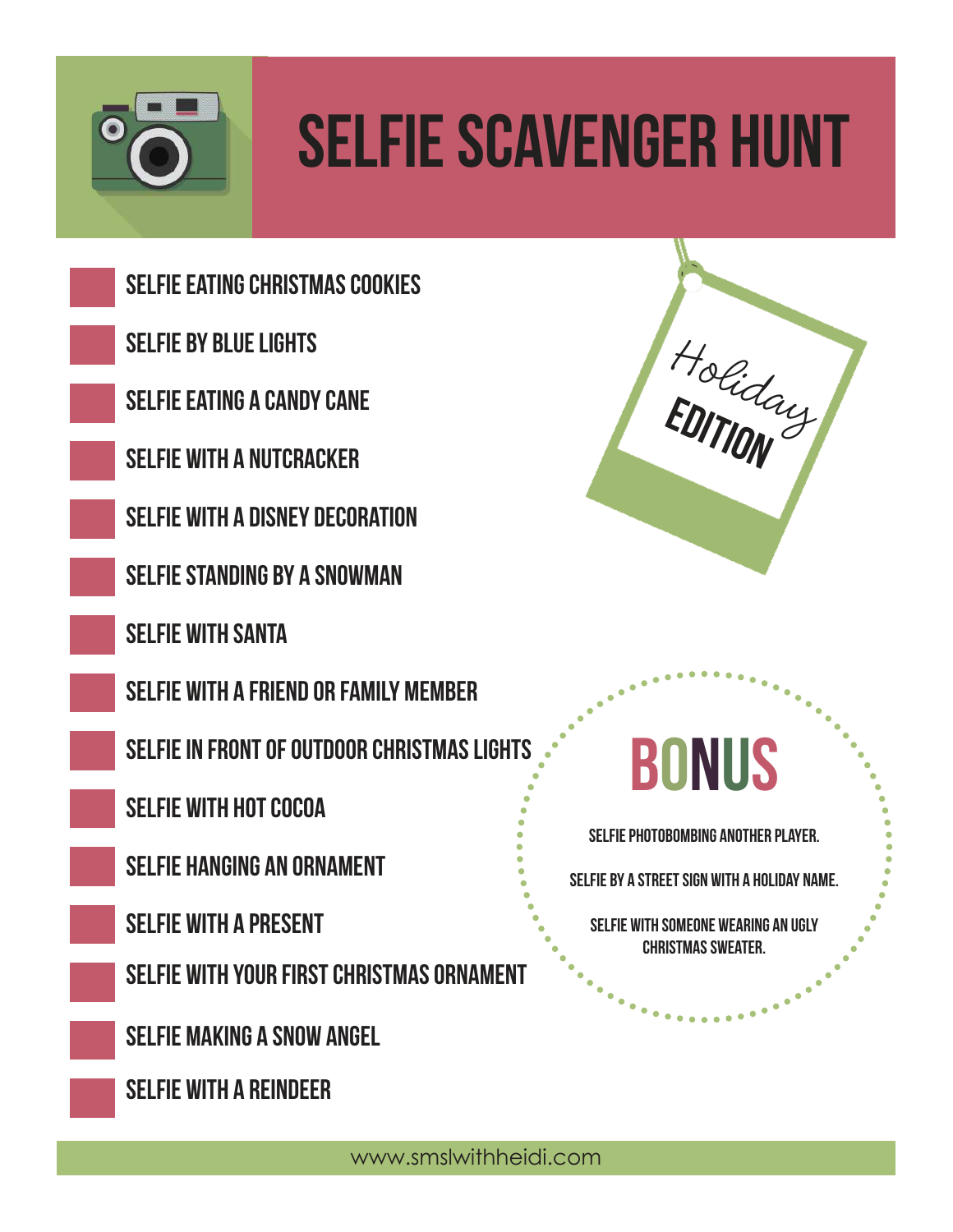

# Selfie Scavenger Hunt

Indoor Selfie in the hallway selfie with a photo of someone selfie with a box of cereal selfie a cookie cutter selfie coloring with a burnt sienna crayon SELFIE UPLOADING A SELFIE TO FACEBOOK Selfie by something fluffy selfie with something that smells good selfie with a mug with initials on it selfie by a pile of laundry selfie with a snow boat SELFIE WITH SOMETHING THAT STARTS WITH "A selfie with a flip flop SELFIE WITH SOMETHING BLUE selfie with something plastic **BONUS** selfie with a photo of yourself. selfie with something from the 80's . selfie in front of flowered curtains. EDITION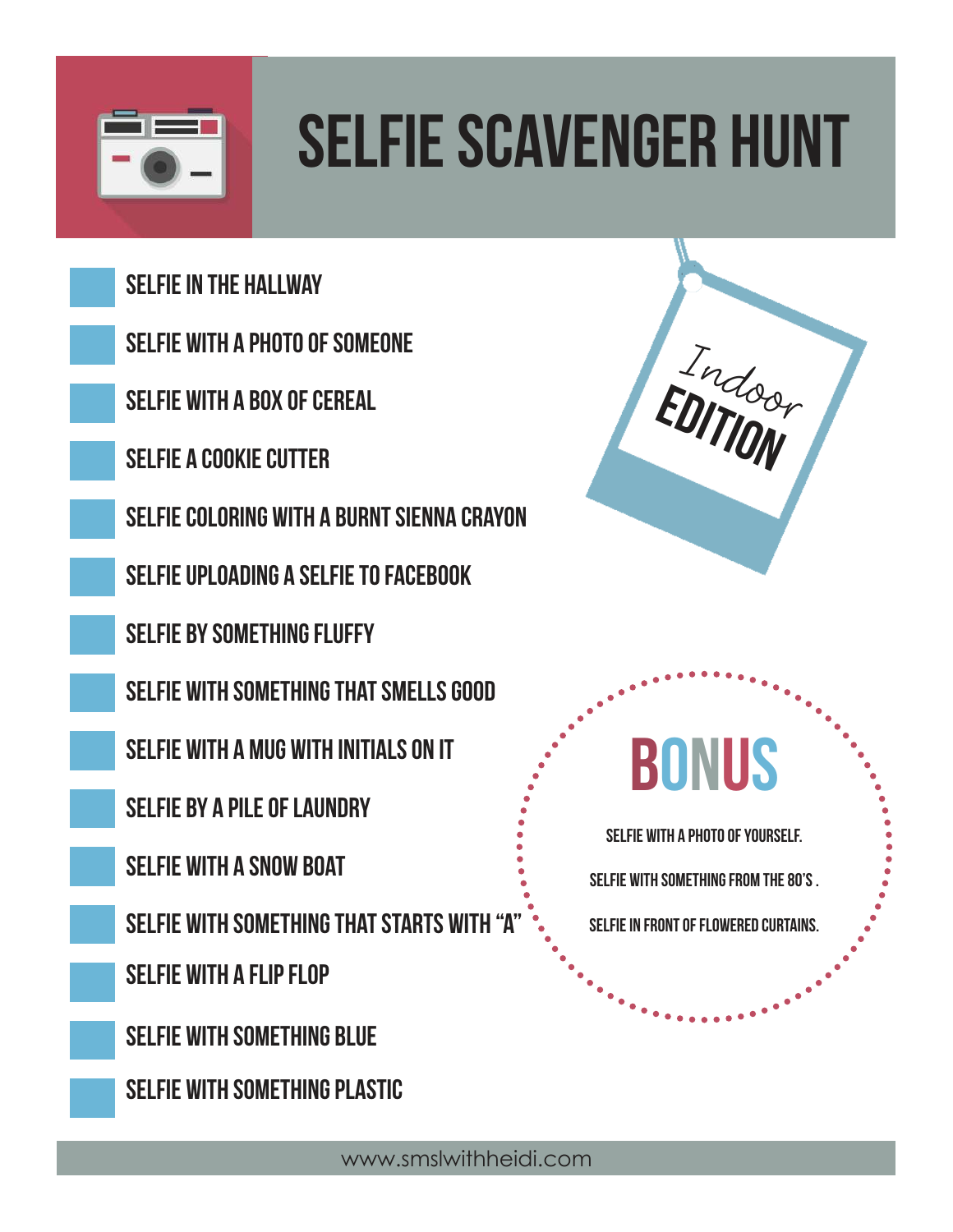

# Selfie Scavenger Hunt

Selfie by a sale sign

selfie in the parking lot

selfie eating in the food court

selfie with a security guard

selfie by a disney character

selfie by a mannequin

SELFIE BY AN EXIT SIGN

selfie with pink shoes

selfie with an item that costs \$9.99

selfie with a 2 for 1 sign

selfie by a water fountain

selfie by store with letter "R" in the name

Selfie buying something

SELFIE HOLDING AN UGLY SHIRT

selfie by a video game display



#### Bonus

selfie photobombing another player.

selfie on a ride for kids .

selfie with someone wearing a cartoon inspired shirt.

 $\bullet$